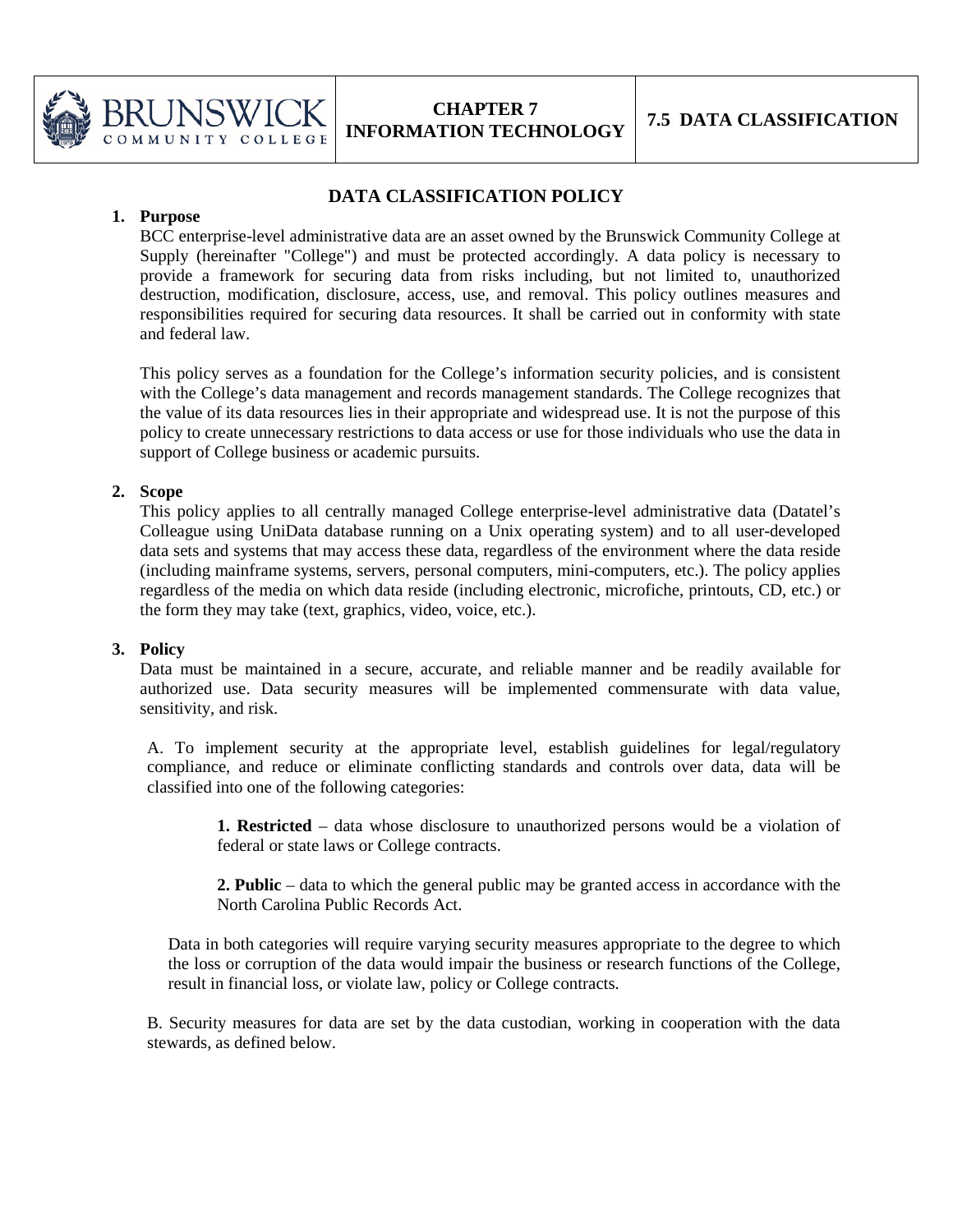

The following roles and responsibilities are established for carrying out data policy:

**1. Data Owner:** Data Owners are senior College officials (or their designees) who have planning and policy-level responsibility for data within their functional areas and management responsibilities for defined segments of institutional data. Examples of these include UT, ST, CF, and HR. Responsibilities include assigning data stewards, participating in establishing policies, and promoting data resource management benefitting the entire College.

**2. Data Steward:** Data stewards are College officials having direct operational-level responsibility for information management – usually department directors. Data stewards are responsible for data access and policy implementation issues. Data stewards and data owners may act in both roles as one responsibility.

C. Data Custodian: Information Technology Services is the data custodian. The custodian is responsible for providing a secure infrastructure in support of the data, including, but not limited to, providing physical security, backup and recovery processes, granting access privileges to system users as authorized by data Owners or their designees (usually the data stewards), and implementing and administering controls over the information.

D. Data User: Data users are individuals who need and use College data as part of their assigned duties or in fulfillment of assigned roles or functions within the College community. Individuals who are given access to sensitive data have a position of special trust and as such are responsible for protecting the security and integrity of those data.

E. Data Accessibility: Access is provided to an employee by Information Technology staff upon receipt of a completed authorized CARF (computer access request form) and a signed copy of the College's confidentiality agreement.

Clarification of roles in data classification is the responsibility of the Information Technology Services department.

### **4. Enforcement**

Enforcement measures implemented for data security will be dictated by the data-classification level. Measures will include an appropriate combination of the following:

- 1) Encryption requirements
- 2) Data protection and access control
- 3) Documented backup and recovery procedures
- 4) Change control and process review
- 5) Data-retention requirements
- 6) Data disposal
- 7) Audit controls
- 8) Storage locations
- 9) User awareness